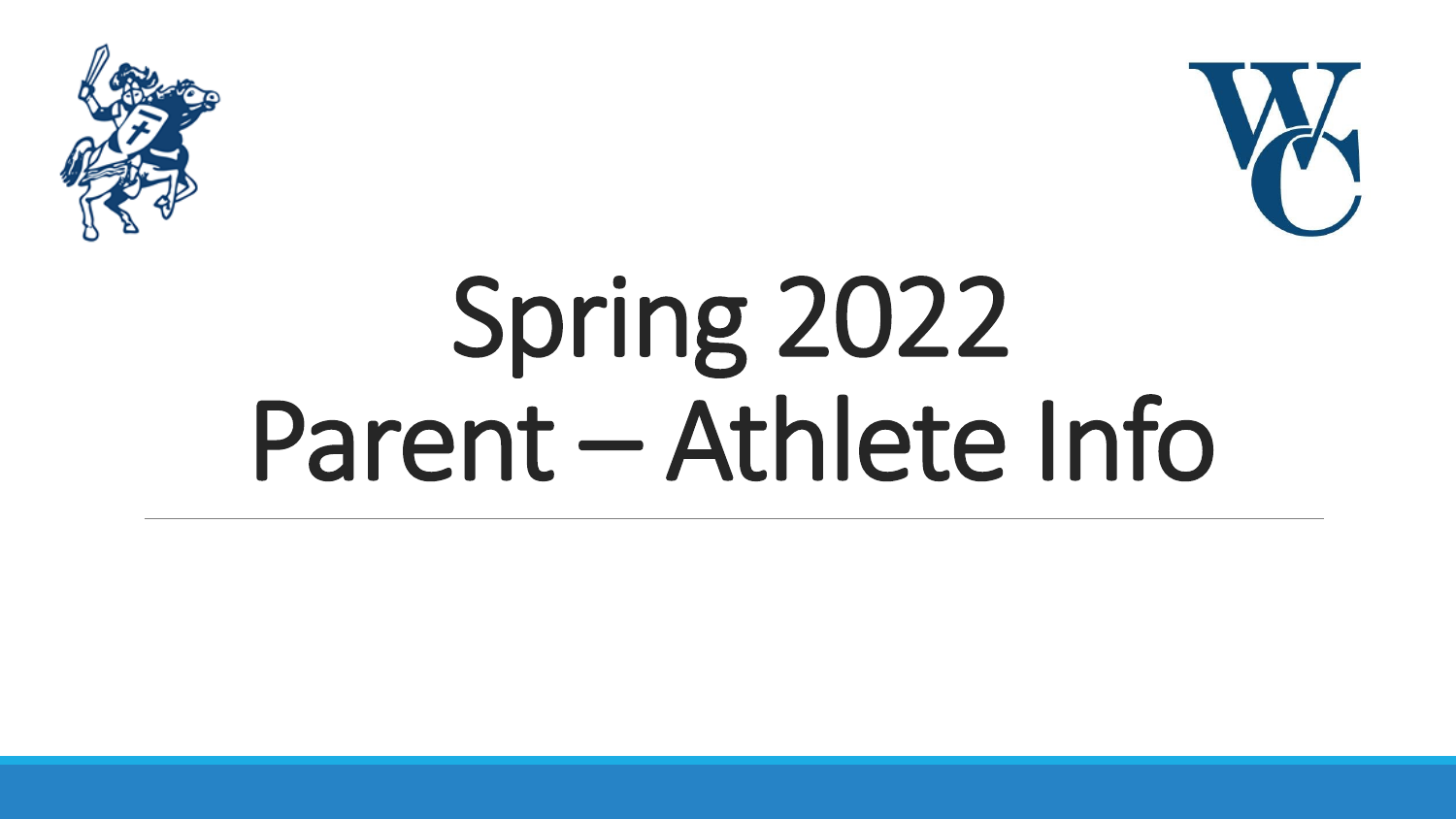#### Athletics at Whitinsville Christian

#### **2021-2022 School Theme: Follow me.**

*Then he said to them all: "Whoever wants to be my disciple must deny themselves and take up their cross daily and follow me.* Luke 9:23

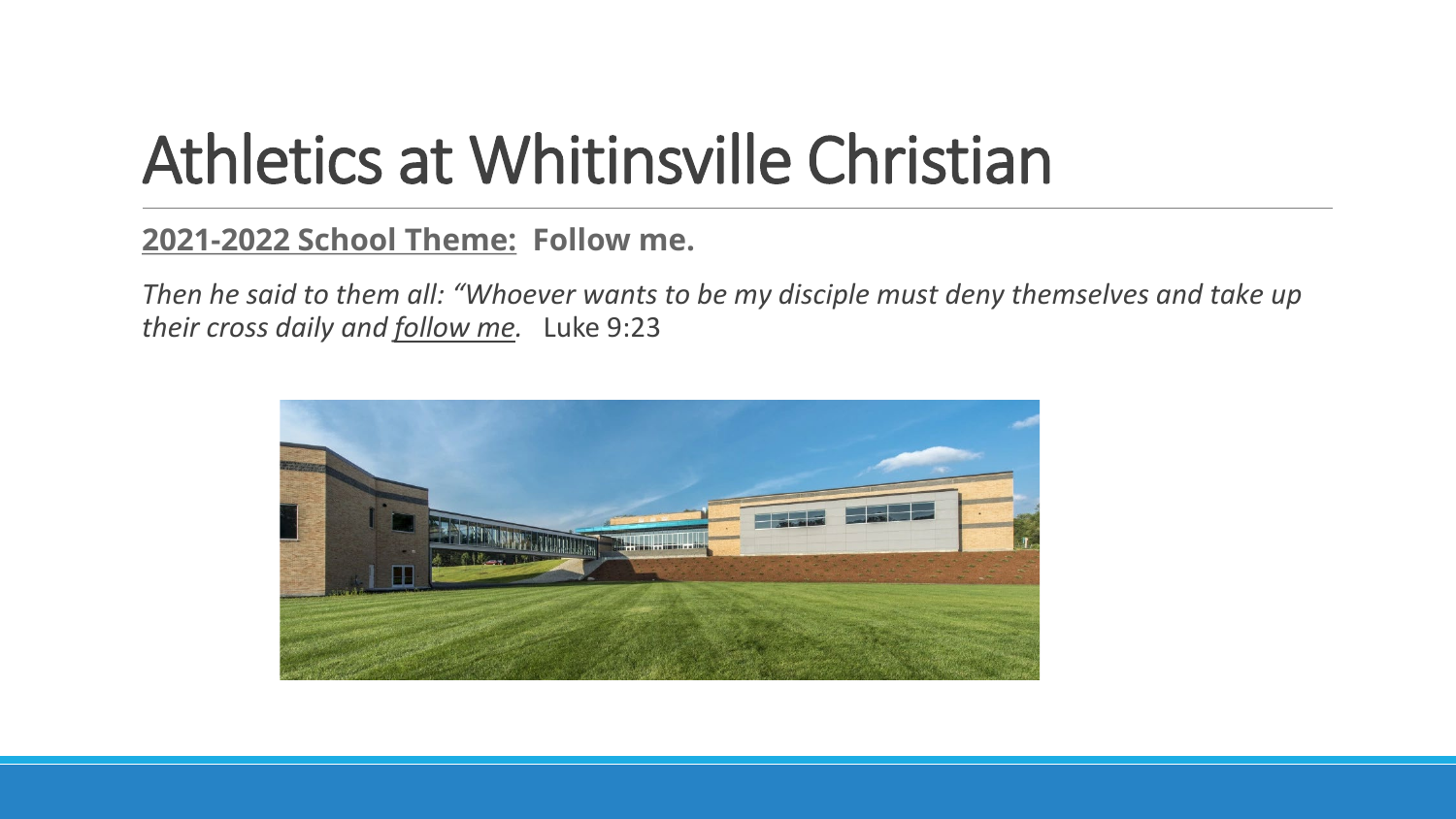#### Whitinsville Christian Athletic Staff

- Brady Bajema, Athletic Director
- **Kurt Savage, Assistant Athletic Director**
- Michelle Graves, Athletic Office Assistant

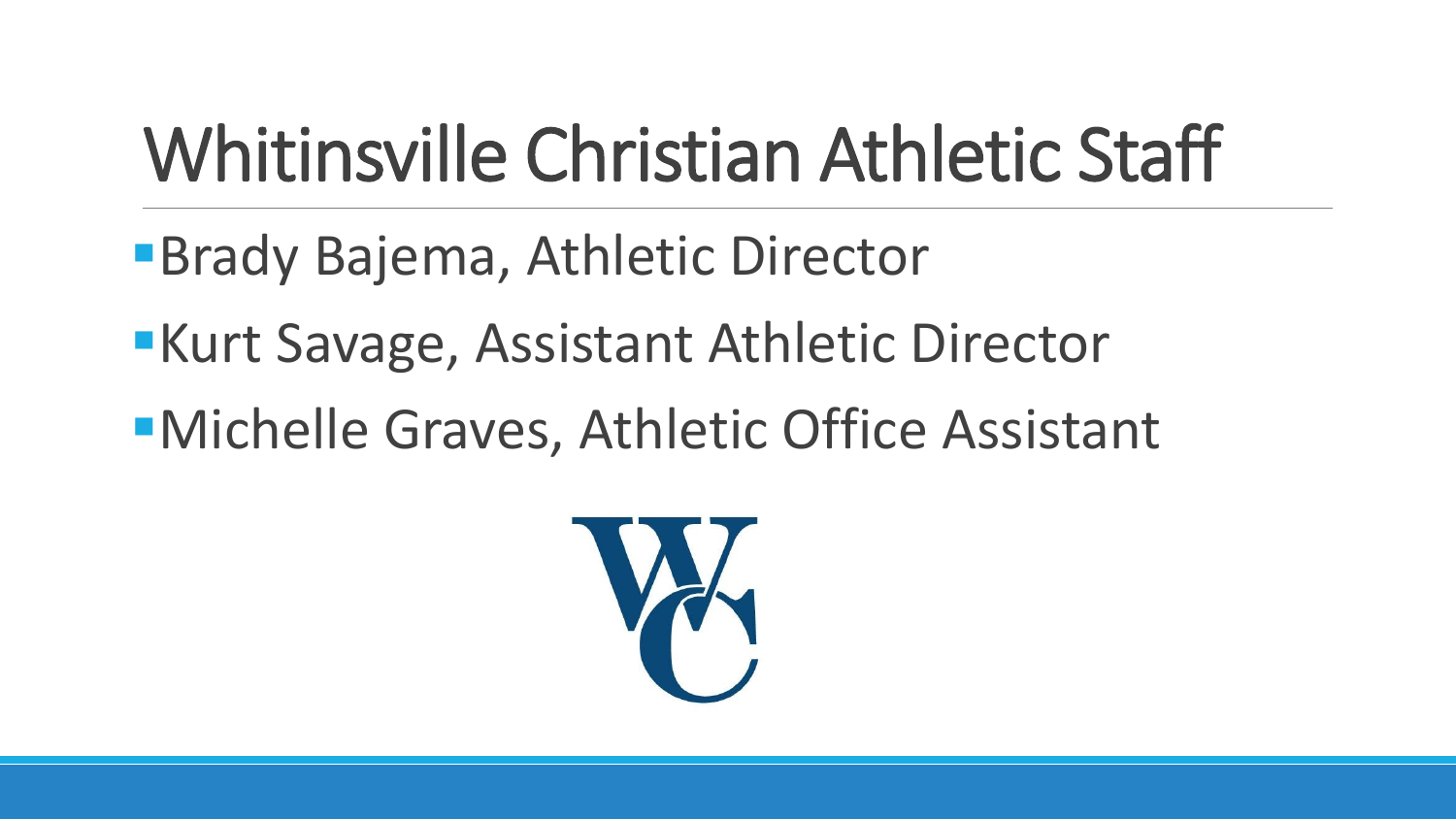## Purpose of Slide Show

**To meet MIAA requirements** 

- 
- To ensure clear and consistent communication
- To communicate MIAA & WCS rules
- To inform athletes and parents about Mass. laws and requirements for participation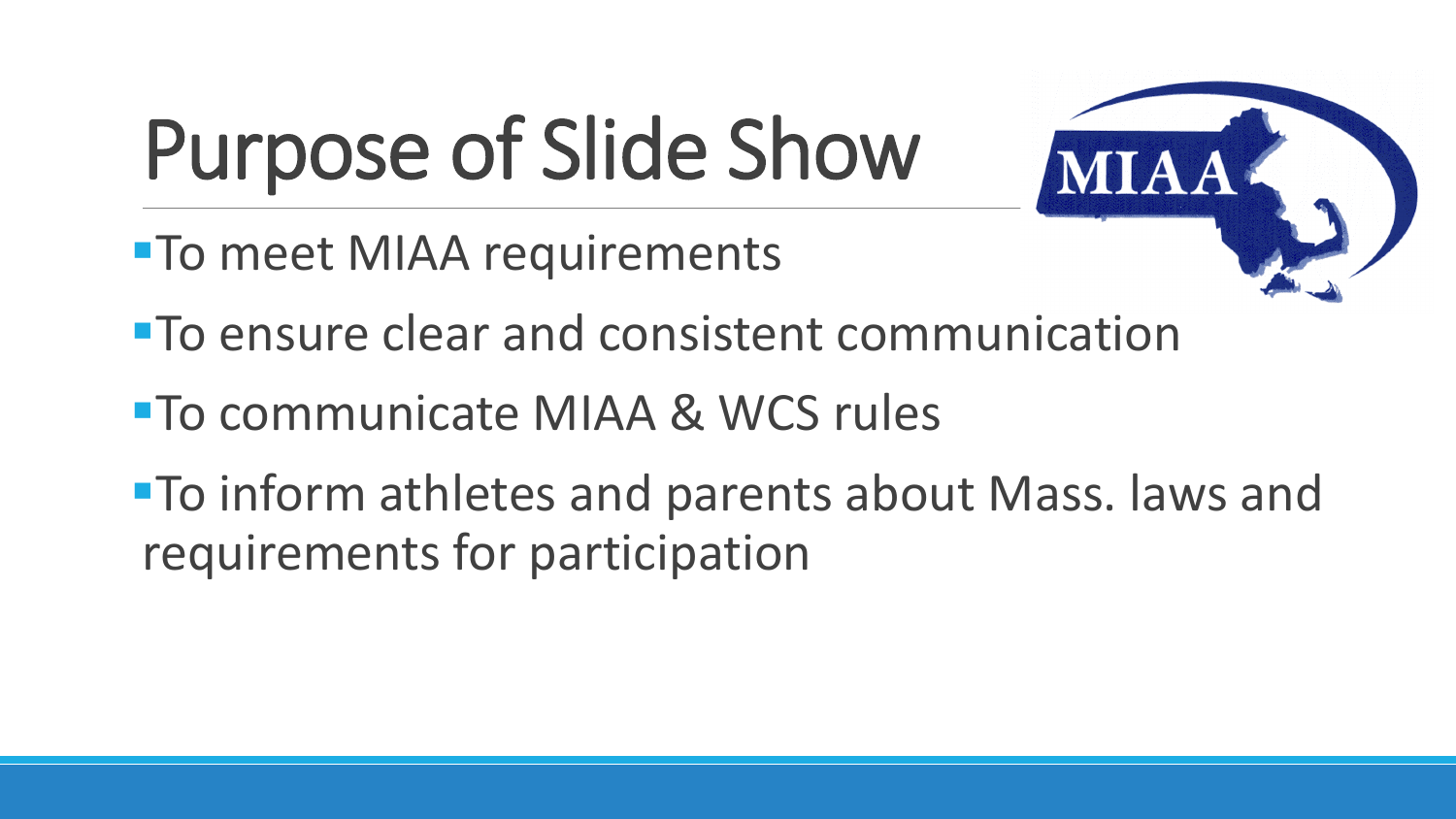## Updated Schedules

All updated game schedules will be posted here:

**Dualvalleyconference.org**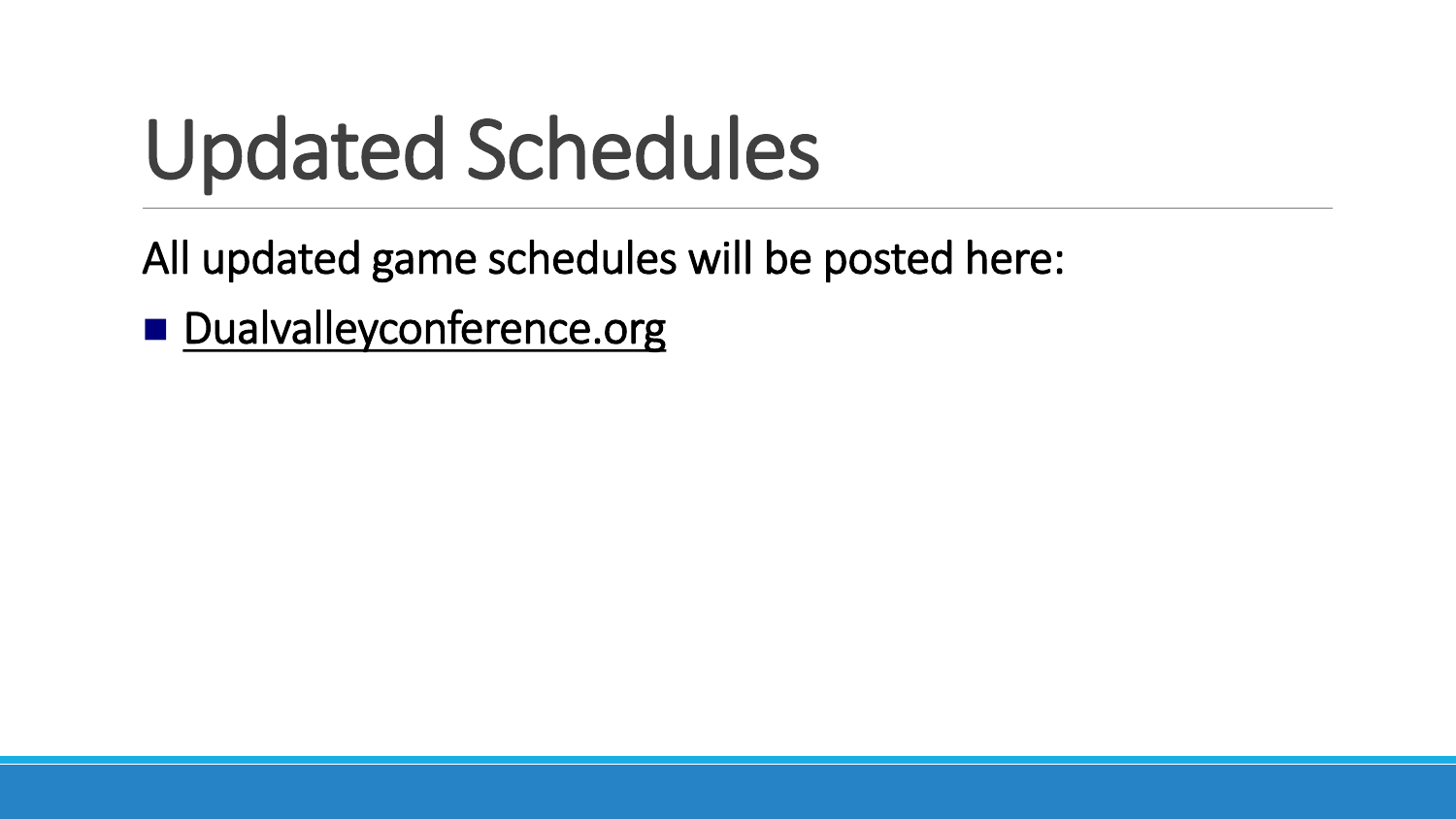## "Rules for Engagement"

- Rules for engaging a coach with questions and concerns.
- Modeled after the Matthew 18 principle:
	- $\Box$  First Athlete is to request meeting with coach to express concerns. If no satisfactory resolution occurs, then…
	- $\Box$  Second Parent is to contact coach to request meeting. This must not be done immediately after a contest. Contact coach after at least 12 hours by phone or e-mail. If after meeting with coach there is no satisfactory resolution, then…..
	- $\Box$  Third Parent and/or athlete is to contact Athletic Director to request meeting. If no resolution, then contact the principal.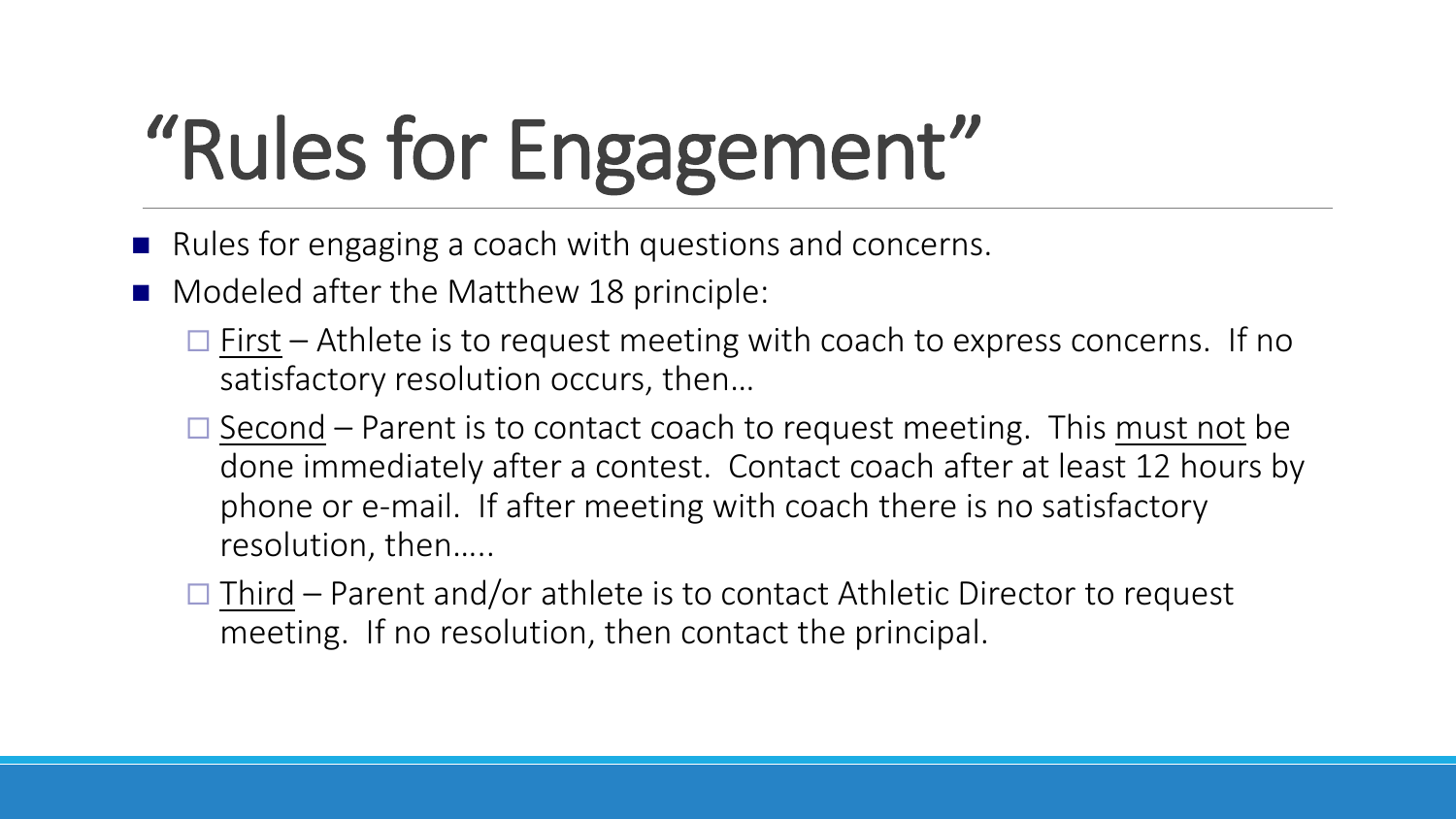## Conduct & Language

- Use of profanity, vulgar language or offensive comments at any time, and under any circumstance will not be tolerated from athletes, coaches or spectators
- Body language or gestures will be treated the same as the spoken word
- The word "Christian" on our uniforms and on our school needs to mean something that our guests and opponents will understand is different and desirable. We all must at all times:
	- $\Box$  Demonstrate good sportsmanship
	- $\Box$  Demonstrate hospitality
	- $\Box$  Honor our opponents
	- $\Box$  Honor game officials
	- $\Box$  Hold each other accountable for our actions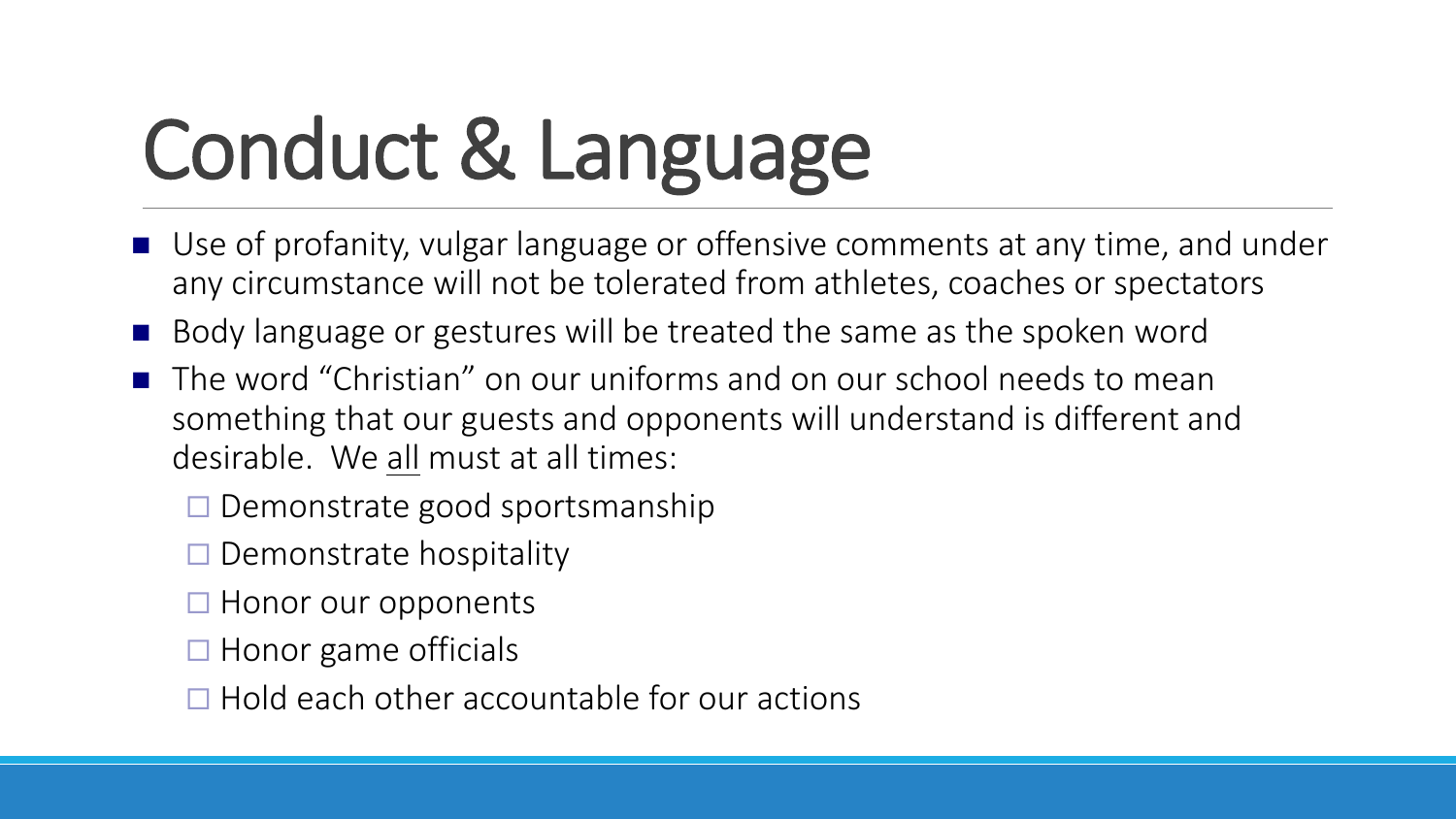#### Electronic Devices and Social Media

- $\blacksquare$  Not to be used when involved in team events unless approved by coach.
- $\blacksquare$  These devices can be an intrusion into the life of the team when attention should be focused on developing team relationships.
- Twitter, Facebook, Instagram, Snapchat, TikTok, etc...
	- **Proceed with caution and discernment!!**
	- Think about the impact of your post prior to posting!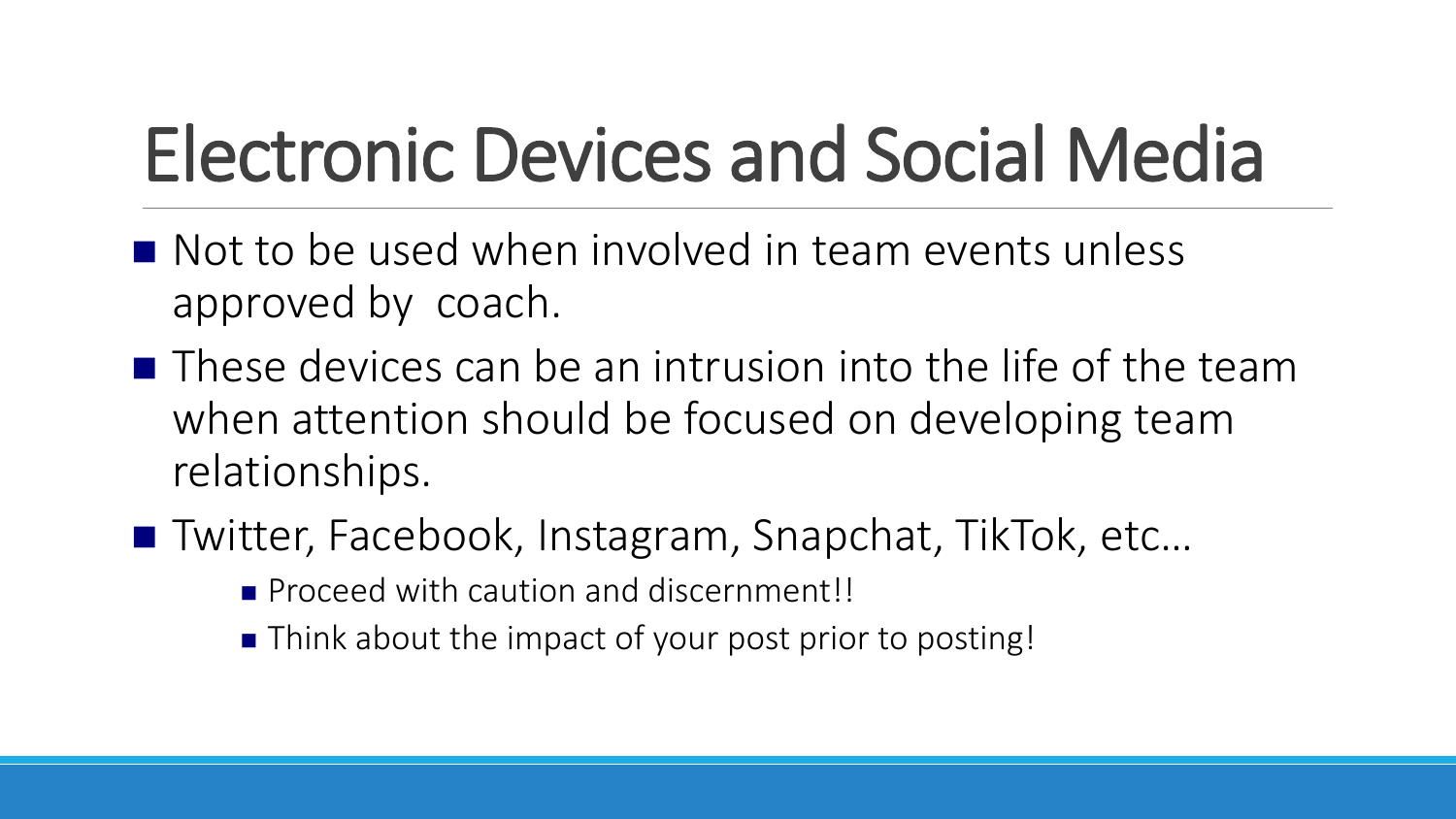### Massachusetts Laws

- **Anti-Hazing Law report it!!!**
- **Head Injury Law statement included** on FamilyID
- All Athletes and a Parent must take Concussion course from NHFS - [\(https://nfhslearn.com/courses/61064/concussion-in-sports](https://nfhslearn.com/courses/61064/concussion-in-sports))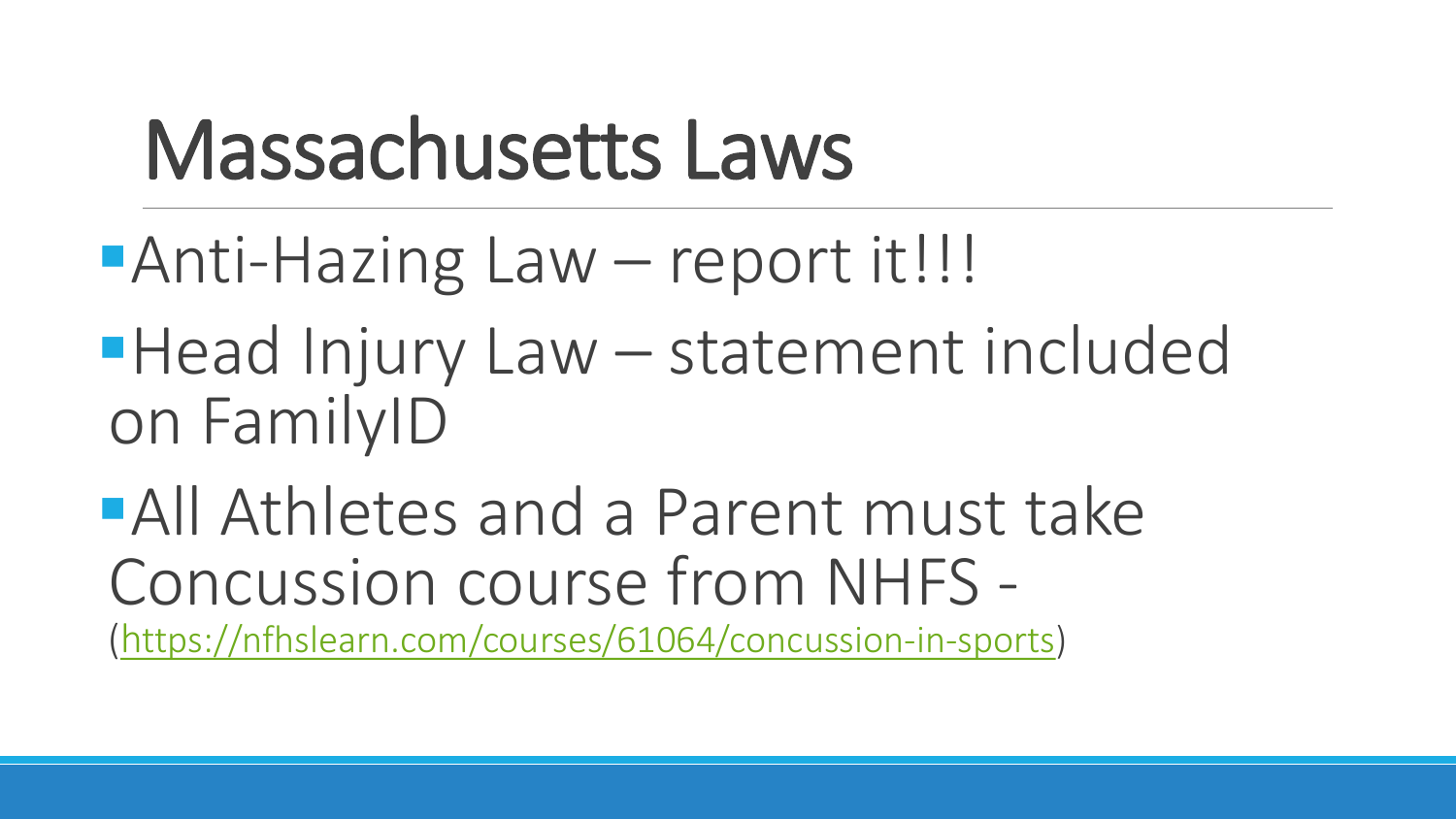## Head Injury Education

■ From the government at the Center for Disease Control:

[http://www.cdc.gov/concussion/HeadsUp/online\\_trainin](http://www.cdc.gov/concussion/HeadsUp/online_training.html) g.html

Resources on the MIAA site: [http://miaa.net/contentm/easy\\_pages/view.php?page\\_i](http://miaa.net/contentm/easy_pages/view.php?page_id=98&sid=38&menu_id=200) d=98&sid=38&menu\_id=200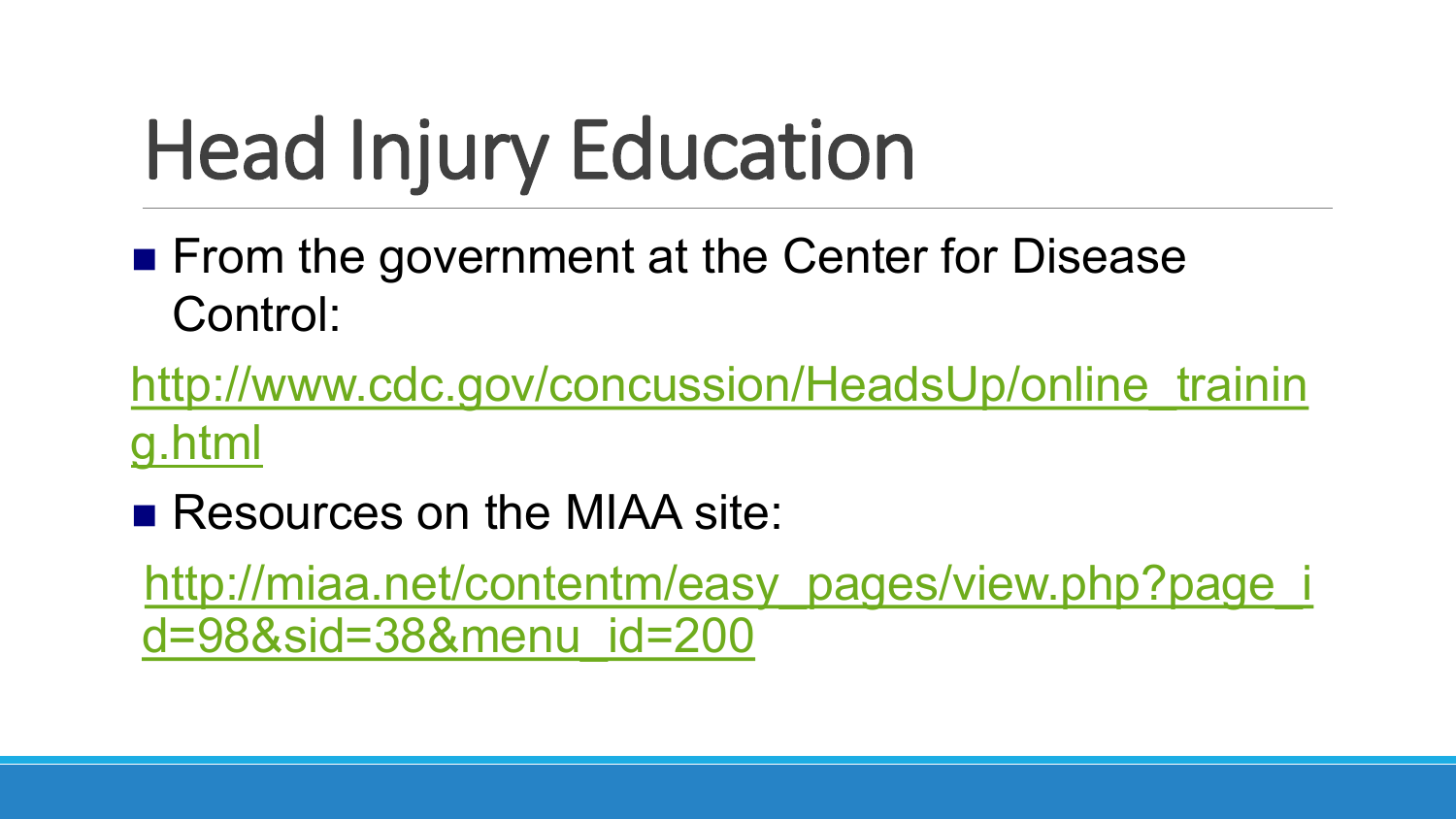## Massachusetts Head Injury Law

In the event that an athlete were to sustain a serious blow to the head, it is mandatory that coaches evaluate the athlete immediately. If any of the symptoms listed below are exhibited or suspected, the athlete **MUST** be removed from the game or practice immediately. The athlete may not return to participation, even if they say they are "okay", until s/he has been evaluated by a physician and cleared for a return to action. Evidence of clearance **MUST** be in the form of a signed note from the physician.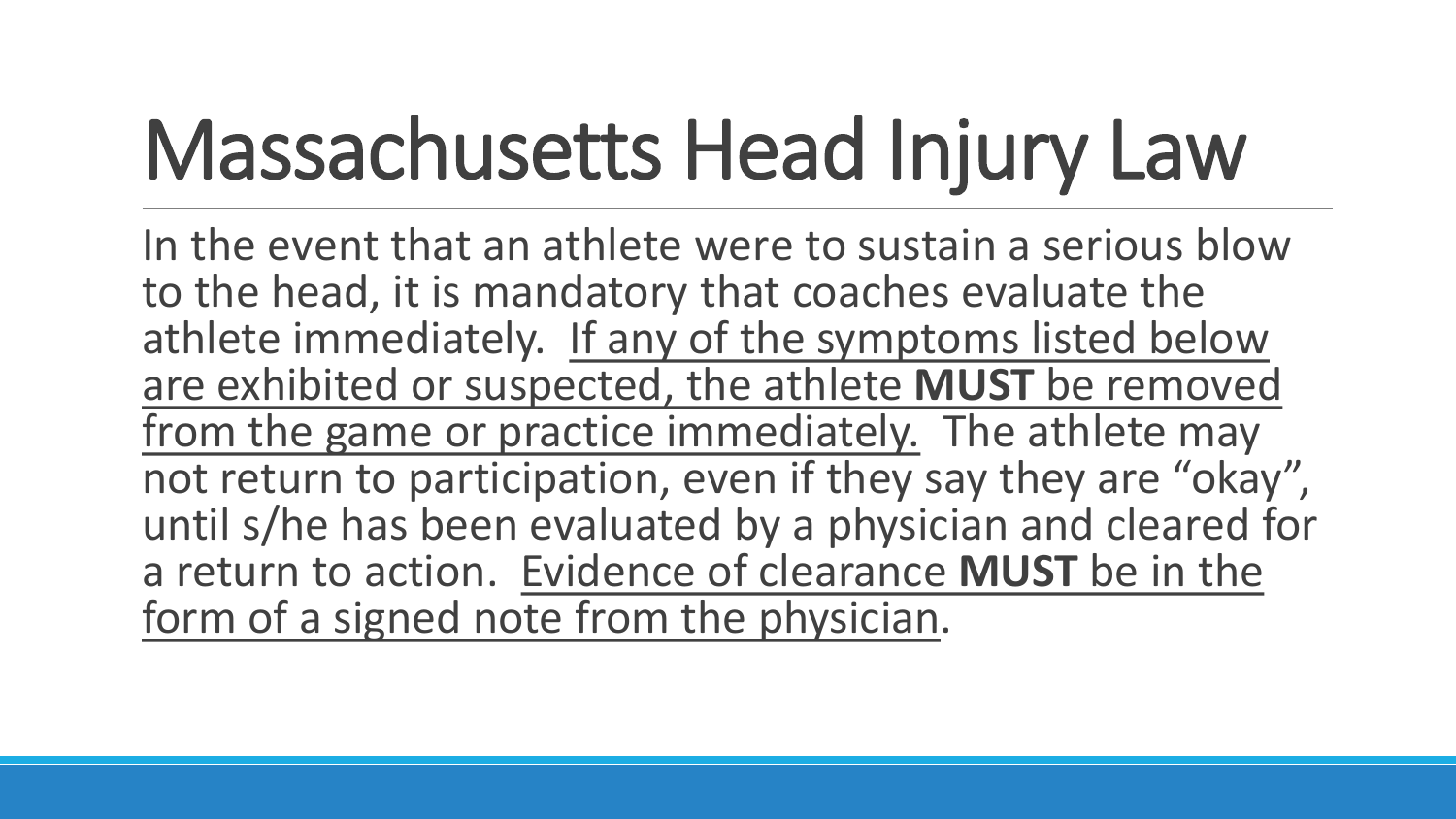### Signs/Symptoms of Concussion or Head Injury (Initial Evaluation):

- dizziness and/or impaired balance
- difficulty focusing or impaired vision
- cognitive confusion, such as not knowing what day it is, who the opponent is or other indications of memory loss
- $\blacksquare$  loss of consciousness for any amount of time
- $\blacksquare$  indications of excessive fatigue
- sensitivity to light or noise
- **head ache, nausea or vomiting**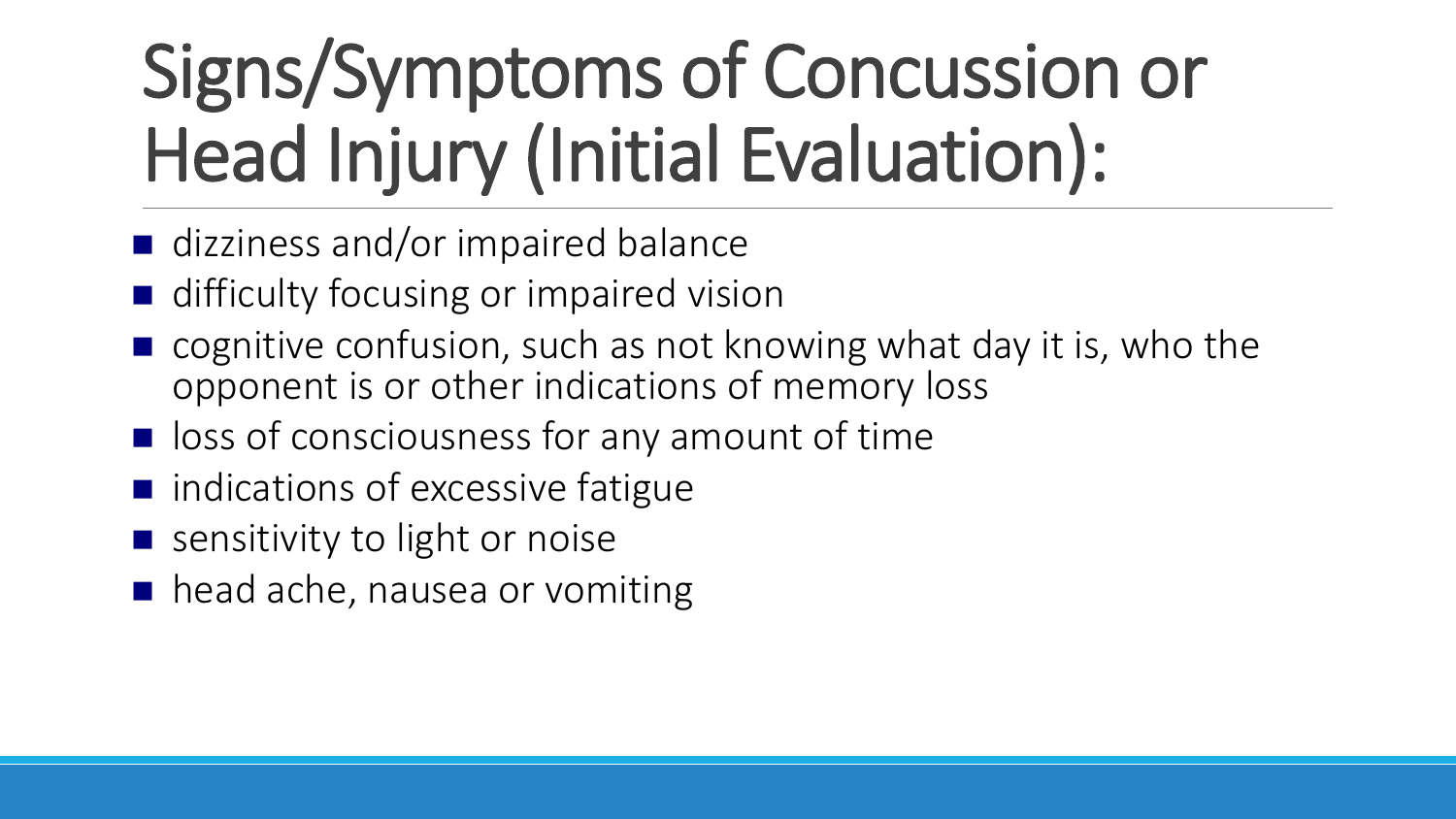### Signs/Symptoms of Concussion or Head Injury (Continuing Care):

- If there is a chance that an athlete has sustained a head injury, those responsible for continuing care such as coaches or parents must be careful to monitor the athlete for secondary signs of possible head injury, such as those listed below.
- mood or emotional irregularity
- sleep disturbances of any kind
- difficulty remembering new information
- continuing excessive fatique